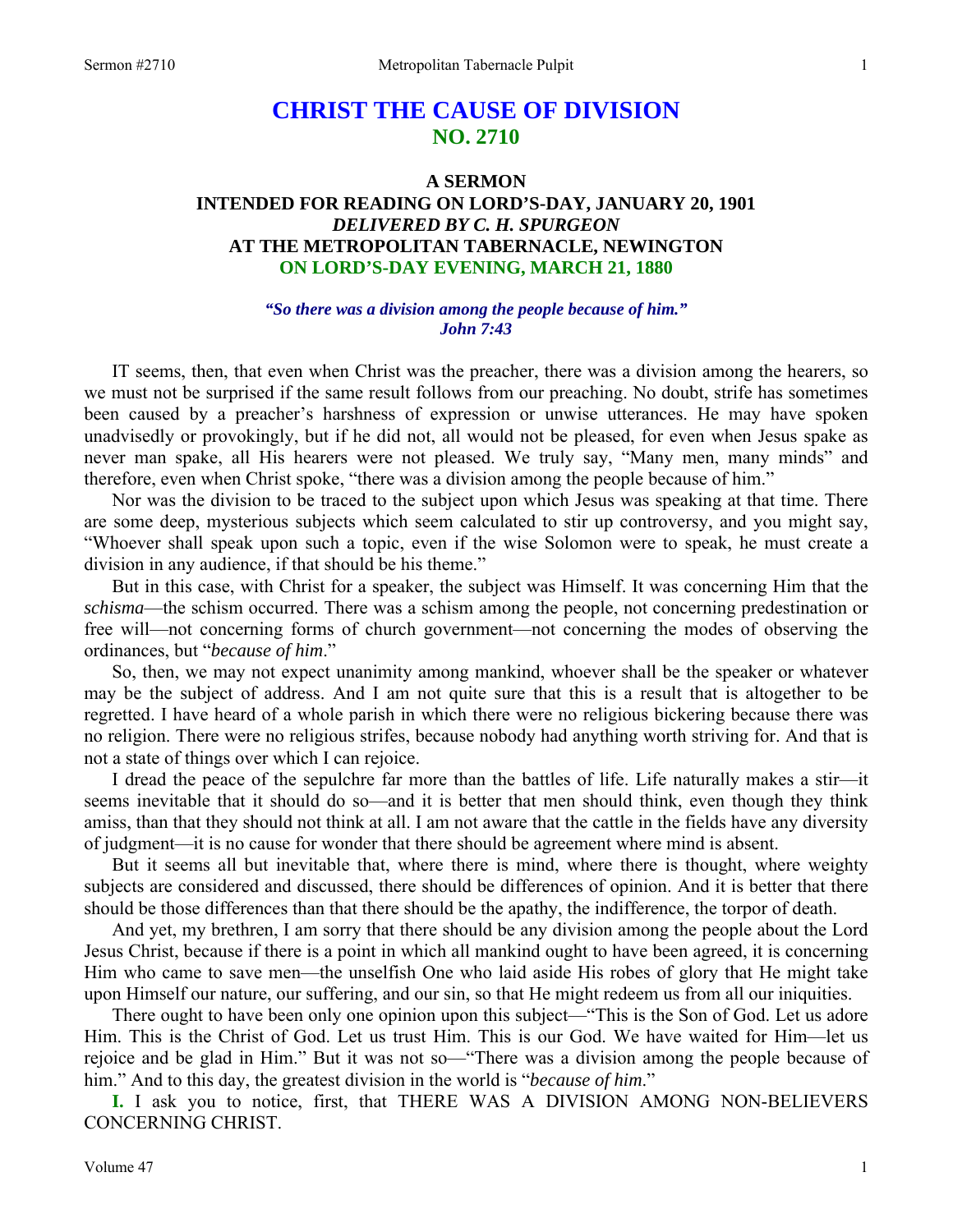A large proportion of those who listened to Christ did not accept Him as their Savior and although they all agreed upon that point, there was a division among them concerning Him.

 First, *there were some who rejected His claims altogether*, and who even said, "He deceiveth the people." They went so far as to wish to lay violent hands upon Him and more than once we read that they took up stones to stone Him. And we know that they did at last compass His death. In like manner, even to this day, there are some who utterly reject the claims of Jesus Christ. They seem as if they could not say anything too bitter and cruel concerning Him. They will not have Him to reign over them—in downright, terrible earnest, they reject Him.

 But all disbelievers are not so extreme in their opposition to Christ. We noticed, in reading the chapter, *that there are some who admit a portion of Christ's claims*. Some said, "He is a good man." Many said, "Of a truth, this is the Prophet"—the promised Messiah. They would not shut their eyes they were too candid to do so—to the goodness of His personal character and to a certain grandeur about Him which betokened that He was a prophet sent from God. They went as far as that, but they would go no further. And there are many in the present day who act in the same fashion.

 There was a third class of persons who went still further. *They admitted Christ's claims, but neglected to follow out the legitimate consequences of them*. They said, "When Christ cometh, will he do more miracles than these which this man hath done?" Others said, "This is the Christ." They were quite certain that He was the Messiah, and yet, when they had said that, they coolly went their way and took no more notice of Him.

 They had made a truthful statement, but it did not in the least affect their conduct. Though they believed Jesus to be anointed of God, they did not enroll themselves beneath His banner, or become obedient to His commands, or ask to be instructed in His doctrine. And alas! we have a good many persons of that sort still in our midst.

 I suppose that most of the unconverted people here now are persons of that character. You do not deny the Scriptures—you believe in them. You do not doubt the deity of Christ—you believe it. You do not question His atonement—you believe it. Some of you would not like to hear anything contrary to the doctrine which has been taught to you concerning Him. If anyone were to preach error, you would at once say, "This is not the Gospel, but another gospel, and we will not listen to it." Yet you have never accepted Christ to be your very own Savior. You have never committed yourselves to His dear keeping. You have orthodox heads, but heterodox hearts.

 It is still true, as it was in our Lord's day, that there is a division among the people because of him. And I ask you, who love the Savior, as you look upon those who do not love Him, to make a distinction between the one and the other of them. As for those who utterly reject Him, pray for them. Do not expect them to love you if they do not love your Lord. And when they speak harshly concerning you, do not be astonished, for Jesus said to His disciples, "The servant is not greater than his lord. If they have persecuted me, they will also persecute you; if they have kept my saying, they will keep yours also."

 Do not get angry with them because they do not receive the Savior, but pray for them, pity them, and love them with a love that will not give them up. Remember that the greatest force in the world is love it is invincible. You can love a man to Christ, but you cannot bully him into salvation. I never heard of a soul that was scolded to the Savior, but I have known many drawn to Him by love. So love them, dear friends—keep on loving them more and more, until they shall be brought to feel that the love of God shed abroad in your heart has reached their hearts also.

 As for those who are prepared to go part of the way with Christ, aid them all you can. If they have not all the light you could wish them to have, be thankful that they have any, and tell them that no man, who acts honestly up to the light he has, will be left in the dark. If a man has a dozen errors beclouding the truth which he sincerely believes, if he is only a true man, he will come out right.

 I have often conversed with persons who have been as wrong as wrong can be, but they did not mean to be wrong. They had an earnest desire to know the truth if they could find it, and they had an earnest wish to live that truth, too. I am always hopeful about such persons. You remember that our Lord Jesus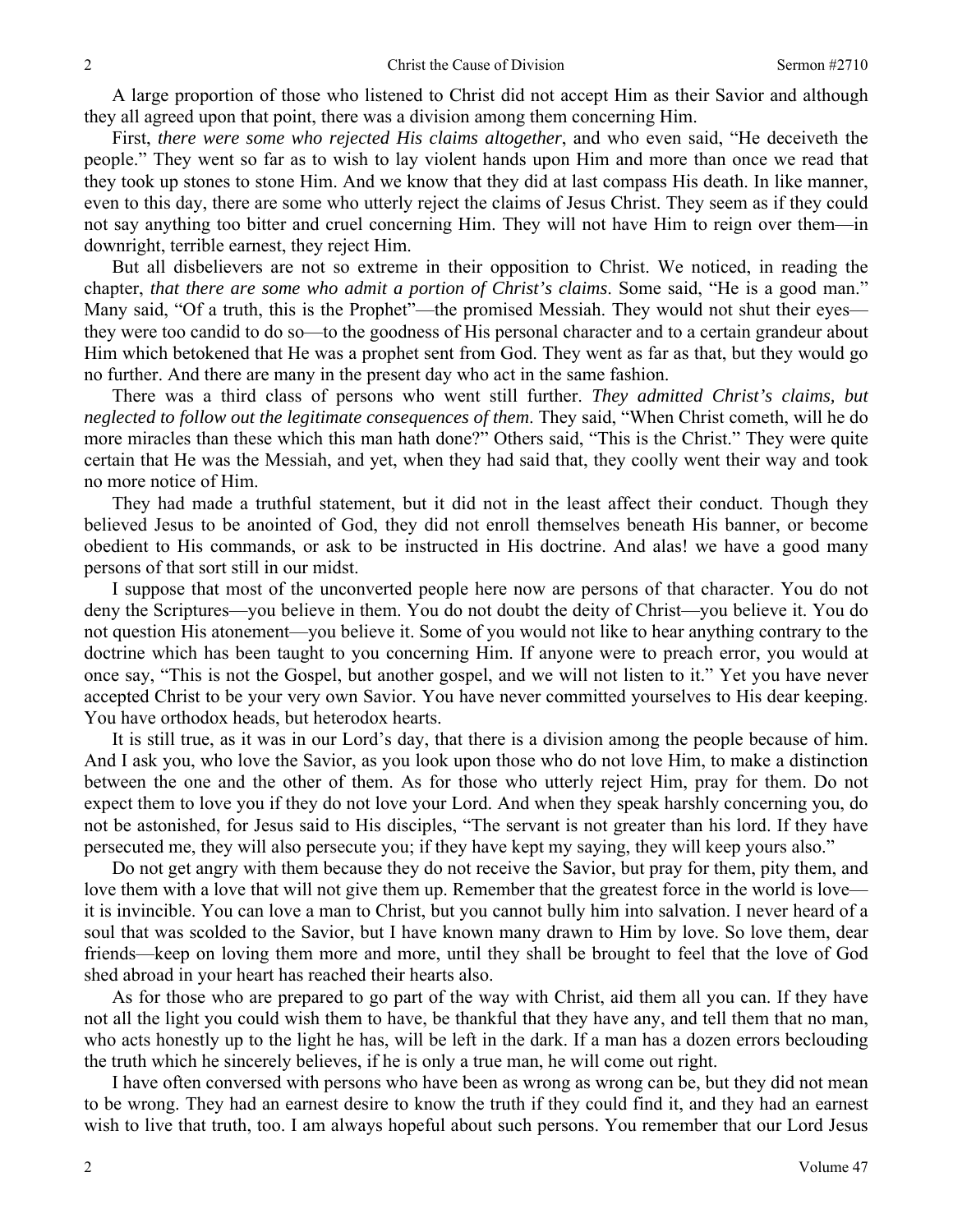said, concerning His Father, "If any man will do his will, he shall know of the doctrine, whether it be of God, or whether I speak of myself." It is the same now—if anyone is desirous to act according to the mind of God, light will come to him sooner or later, and he shall discover the true doctrine of Christ. Try and help him discover it. Quietly, lovingly, point him to the Son of God, and rest not content till he finds his Savior.

 As for those who believe everything about Christ, but yet do not savingly rely upon Christ Himself, O my friends, what shall we say concerning these people? We have brought them to the water of life, but we cannot make them drink. We put the bread of life before them, but we cannot make them eat it. It behooves us to weep in secret concerning our fellow seat holders and those who come here constantly, or who go to other places of worship where Christ is preached, and who say of what they hear, "It is all true," yet they do not receive it in their hearts.

 O my hearer, out of your own mouth you will be condemned at the last, because you will not be able to say, "I did not know the way of salvation," for you do know it. You will not be able to say, "I did not accept the Bible as true," for you know it is true, and yet you do not take the practical step that ought to follow as the result of that knowledge. May the Lord, in His infinite mercy, lead you to take it this very hour! If you do not take it, you will be convicted—self-convicted at the bar of God. I must not spend more time, however, on this part of the subject—but you can all see that there was a division among the unbelievers concerning Christ.

II. But now, secondly, THERE WAS ALSO A DIVISION OF BELIEVERS FROM NON-BELIEVERS.

 There were some who did really and savingly take Christ to be theirs, and "there was a division among the people" on that account, and what a division that always is! How deep it is! How wide it is! Between the poorest saint and the brightest moralist, there is a great gulf. We may not be able to perceive it in the outward character, but there is as deep a gulf as there is between the feeblest form of life and death—a gulf which only omnipotent grace can cause any man to pass over. The radical difference between the true believer and the unbeliever lies in their relation to Christ. That is the point of divergence—"There was a division among the people because of him."

 For, first, *to the unbeliever, Christ is nothing, but to the believer, Christ is everything*. To the unbeliever, a mere opinion about Christ is everything. To the true believer, the saving knowledge of Christ has covered up all mere opinions concerning Him. He knows Christ, and lives in Him, and Christ also lives in him.

 Look at the difference between the believer and the unbeliever *in the matter of trusting Christ*. The non-believer trusts in himself, or in his own works, or in his priest if he is a Romanist or Ritualist. But the true Christian trusts in Christ wholly and alone.

 There is one thing concerning myself about which I am perfectly sure. When I pass myself through many forms of self-examination, I tremble as I do it, lest I should deceive myself. But about this one matter I know that I am not deceived—I have not the shadow of a shade of a ghost of a confidence as to my ultimate salvation except in Jesus Christ alone.

 And one reason why I dare not have any confidence except in Him is that I do not know anything I ever did, or ever thought, or ever was, in which I could confide—so I am driven to trust in Him and in Him alone. I lie at the foot of His cross because I cannot stand upright. I must do that, for, like Luther, I can do no other.

 If I search myself and my whole life over and over again, I cannot see anything but what I call a filthy rag, and I fling it all away—good works and bad works—so far as mine are concerned, are not worth the trouble of sorting out. So I tie them all up in one bundle and pitch them overboard, and just cling to the ever-blessed lifebuoy of the merits of Jesus Christ, my Lord and Savior. That is what a believer does—he trusts Christ, and the unbeliever does not—and that difference between them makes a division among the people.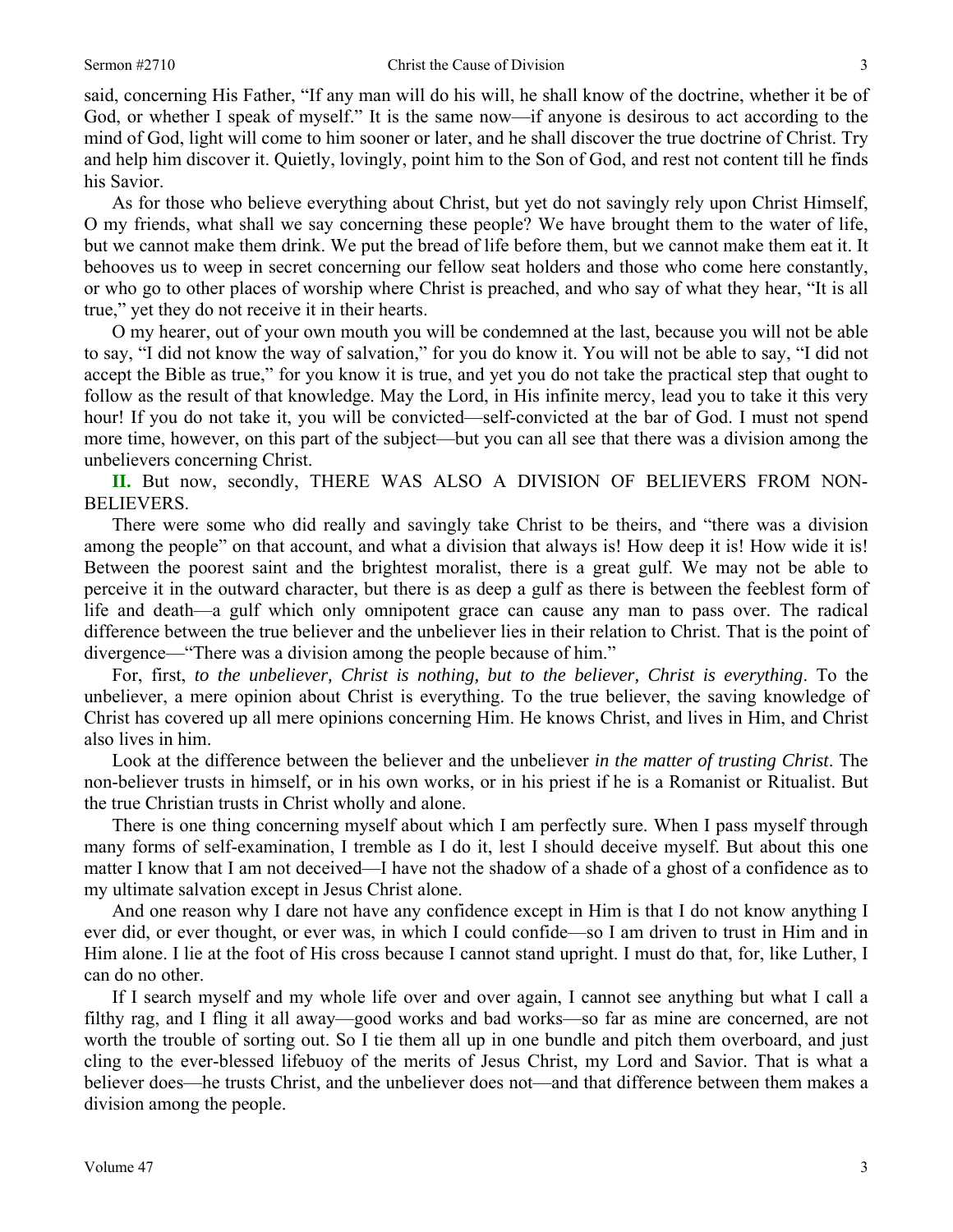The same difference is apparent in the matter of *love to Christ*. The true believer loves his Lord. He is no fiction to us—no mere historic personage about whom we read, but of whom we think little or nothing. We love Him. The very sound of His name has music in it to us. Some seek their pleasure in the world, but the Christian does not. If he is obliged to go into the world, he is glad to get out of it as quickly as possible. While he is with worldlings, he says, "There is nothing here to suit me." But let him have his Master's company for half an hour alone, no matter where, and he says, "This is to me a foretaste of the bliss of heaven."

 Rest assured, dear friends, that where your pleasure is, there your heart is. If you find your pleasure in the world, your heart is in the world and you are to be reckoned among the worldly. But if Christ is your joy, your pleasure, your delight, your very heaven—then there is a difference between you and worldlings.

 Further, those who know Christ and trust Him, and love Him, *differ in character from worldlings*, for those who truly know Christ seek to be like Him. They take Him to be their copy, and try to imitate every line, each down-stroke and up-stroke. But he who knows not Christ takes any model that he pleases and aims not at copying the excellence of Jesus, and thus again there is "a division among the people because of him."

 This division is also shown *in the gradual development of different characters*. You may be at a railway station—an important junction, it may be—there are two lines of rails that run parallel to each other. There is a point, a little distance off, where they begin to diverge, one going to the East, and the other to the West. They will be many miles apart before long, but at first, how slight is the division!

 So is it with those who begin life side by side. Two young men may be very much alike and for years you may scarcely see any difference between them. But after a while, the ungodly man develops in his ways, and the lover of Christ develops in his way. You see them when they have reached middle life. You see them, perhaps, on their dying bed—at what a vast distance they are from one another!

 What a difference there is between them with respect to Christ! One knows Him as his Savior and All-in-all. The other knows nothing of Him. One rejoices in Him—the other despises Him. One is triumphing in the thought that he will wake up in his Lord's likeness. The other lies down to die moaning that he is "without hope." In such cases, there is truly a difference among the people because of Christ.

 But what a difference there will be among the people *in their eternal destiny*! By and by they will awake and arise. The judgment seat will be occupied and Christ the Judge will sit upon His throne. He is the man upon whom wicked men once spat, but His countenance shall be bright as the sun in that day. He is the man whom they scourged—but then He will sway the sceptre of universal sovereignty and the unnumbered myriads of our race will all stand before Him.

 What an assembly that will be when before Him are gathered all nations! They will crowd the land and throng the very mountain tops—and stand upon the ocean as upon a sea of glass. What a multitude! But there will be one thing that will divide them and that will be "a division among the people because of him."

 Do you hear the songs and shouts of the ransomed? Louder than ten thousand thunders, do you hear them? They are clapping their hands. They are shouting, "Welcome, welcome, Son of God!" The archangel's trumpet seems to them, as they wake up from the dead, to be the morning summons that calls them up from beds of dust and silent clay to joy and eternal peace. And every note, as it peals out is one to which they can sing, and they chant in harmony with it the great anthem, "Worthy is the Lamb that was slain to receive power, and riches, and wisdom, and strength, and honour, and glory, and blessing."

 But what other sounds do I hear amidst those thunders of applause and that mighty chorus of the redeemed? Hark! sharp and shrill, there come up cries that pierce the very firmament—terrible sounds that even the glad music of that grand morning hymn cannot wholly drown. I can hear it, though the archangel's trumpet waxes exceedingly loud and long, for myriads of lost souls have risen from the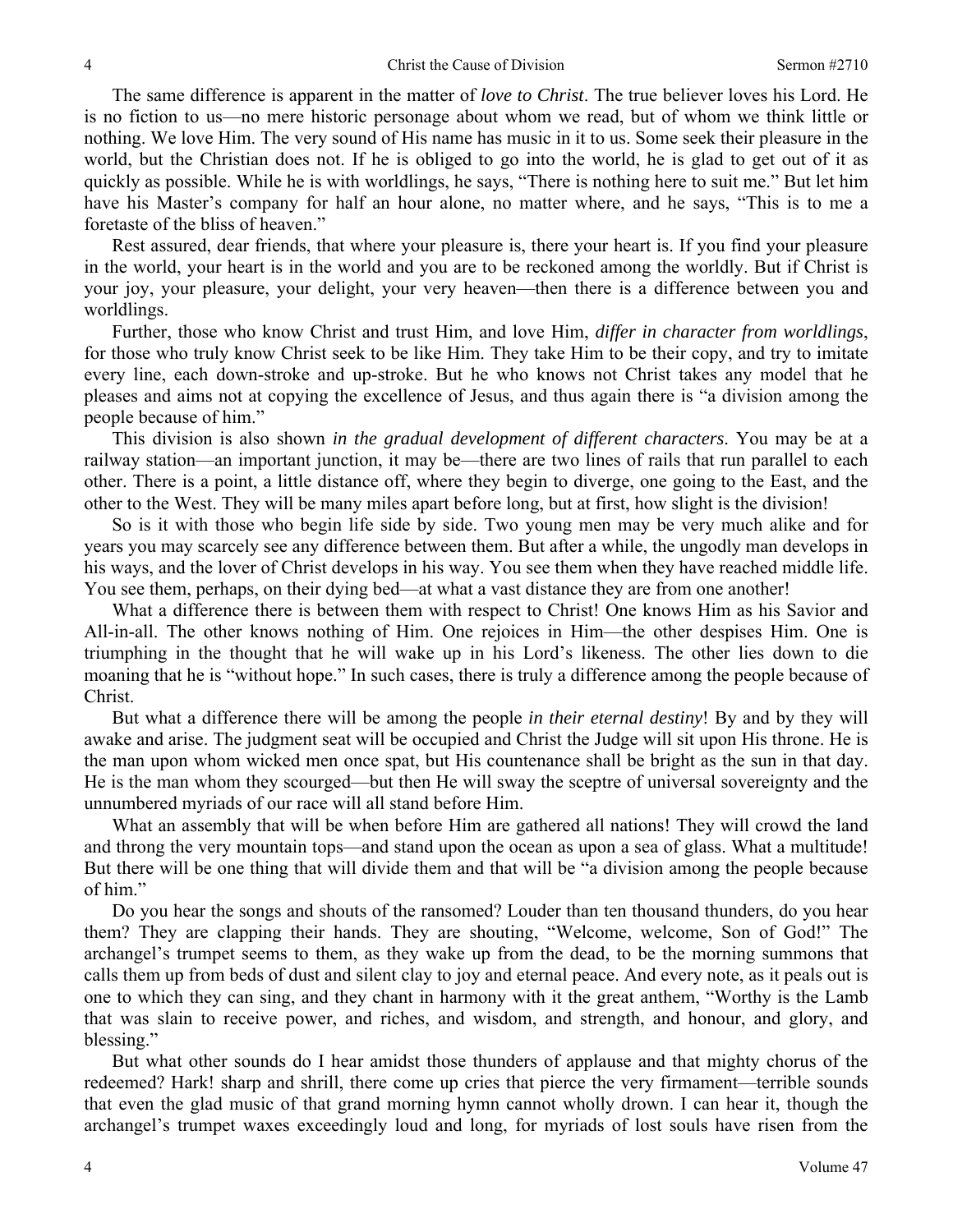tomb, and they are wailing, wailing, wailing, "*because of him*" whom they rejected. And above all other sounds there comes up the awful cry to the mountains and rocks, "Fall on us, and hide us from the face of him that sitteth on the throne, and from the wrath of the Lamb: for the great day of his wrath is come; and who shall be able to stand?"

 There will indeed be a division among the people because of him in that tremendous day. On which side of the King will you be, then, my dear hearer? I pray you to answer that question in the quietude of your chamber this very night. Where will you be when Christ shall make the final division between all the vast masses of the human race, "And he shall separate them, one from another, as a shepherd divideth his sheep from the goats"?

Will you be driven to the left hand, among the goats, with the King's curse thundering in your ear? Or will you be gathered with those upon His right hand, and join with them in singing the hymns of angels and of men redeemed, to whom Christ will say, "Come, ye blessed of my Father, inherit the kingdom prepared for you from the foundation of the world"?

**III.** I cannot give more time to that solemn theme, for I must close my discourse with a brief reference to one other topic which arises out of the text. We have considered the division among the unbelievers "because of him," and the division between believers and unbelievers. Now, in the last place, I want to show you that, WHEN FAITH COMES, UNITY IS PRODUCED.

 Is there any division among believers because of Christ? Is there "a division among the people"—the people of the Lord—because of him? No, beloved. Christ is the cause of the greatest division, but He is also the medium of the greatest union. No force in the world splits as does Christ's battle-axe. He Himself said, "I am come to set a man at variance against his father, and the daughter against her mother, and the daughter-in-law against her mother-in-law. And a man's foes shall be they of his own household."

 And it is a wonder how families have been divided, and how communities and even nations have been divided by the coming of Christ. Those who loved and served Him would follow Him at all costs, and those who would not have Him rejected Him with the utmost fury. There are some people in this world who are like the chip in the porridge—there is no flavor in them, they are of little or no account but my Master, the Lord Jesus Christ, is not one of that sort.

 You must either love Him or hate Him. You must give a verdict for Him or against Him. You cannot be indifferent. He Himself puts the matter thus—"He that is not with me is against me; and he that gathereth not with me scattereth abroad." You are, at this moment, either Christ's friend or His foe. You cannot be neutral.

 Yet, while Christ is the great cause of division, it is also true that He is the great means of union. There is nothing that welds men together as the love of Christ does—it is the most potent force in the universe for gathering together those who are scattered abroad, and making them truly one. *In Christ, nationalities are blended*.

 Think of the division between the Jew and the Gentile—what can make them one, but Christ? He breaks down the middle wall of partition, and unites them. Look at Peter, that stiff, unbending Jew. He never ate of an unclean animal and he never means to do so. He is on the top of the house, praying at noonday, and is very hungry. He hears the command, "Rise, Peter; kill and eat." And there is let down before him a great sheet full of all manner of strange creatures.

 But Peter has never touched anything of the kind. He does not like such fare, but by and by, he learns the meaning of the vision. There were certain Gentiles on the way to him and he was to go with them, and to preach Christ to all who were assembled in the house of Cornelius. And he must eat and drink with the uncircumcised. And taught of the Spirit, Peter does it, and Paul does it.

 Never, I pray you, speak disrespectfully of a Jew. The greatest man who ever lived was a Jew. Christ our Lord was Himself of the house of David, of the tribe of Judah, of the seed of Abraham. Glory be to God, the Jews shall be brought in with the Gentiles, but they are the old original branches of the good olive tree, and they shall be grafted in again. It is unbelief that has caused them to be cast out—but I am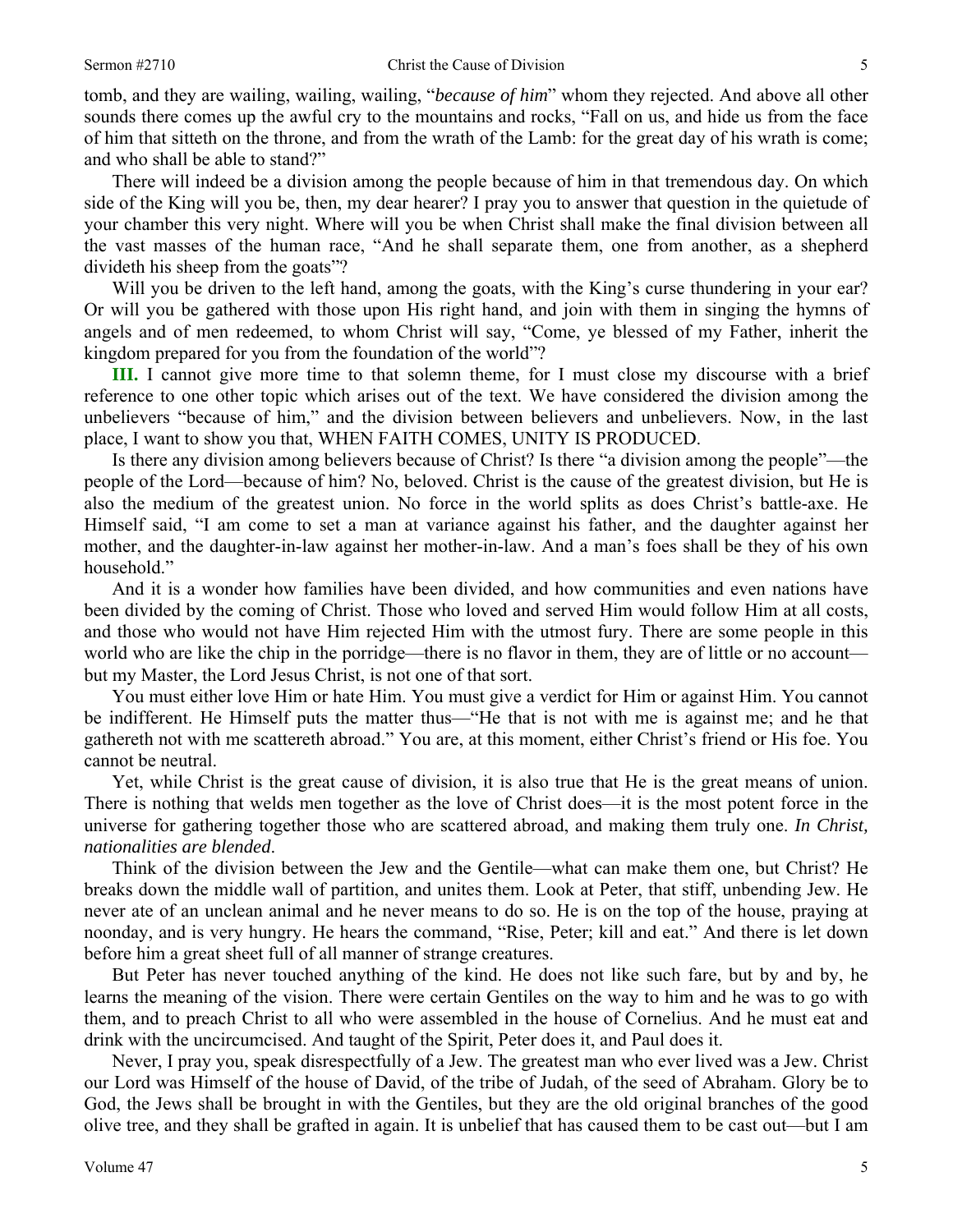sure that every man who truly loves Christ, feels that to him there is neither Jew nor Gentile now —that feud is ended once for all, for all believers are one in Christ.

 So, too, wherever Christ comes, there are no foreigners. Paul wrote to the Ephesians, "Now therefore ye are no more strangers and foreigners, but fellow citizens with the saints, and of the household of God." Tell me that a man is a Christian—I do not care to what nationality he belongs—he may be a Dutchman, he may come from Zululand, he may be an Afghan, he may be a Hindu—it does not matter what he is, as long as he loves Christ.

What more do I want than that? He is my brother, whatever is the color of his skin. He is near akin to me if he is akin to Christ—and all genuine Christians feel that it is so. May there be more and more of this fellow feeling among believers, for Christ Jesus our Lord has no division among His people as to blacks and whites, race and caste—that is ended once for all.

 And truly, wherever Christ is known in His saving power, there is a wonderful uniting force among all genuine Christians. Look at Pentecost—"All that believed were together, and had all things common." They loved each other so much that if one was poor, his rich brothers helped him. They felt as if they were all fused into one body by the intense heat of love to Christ.

 And there are many, many, many similar cases now (I speak what I do know), in which believers have received help and succor which they never would have had if it had not been for the name and love of Christ. Many of you here know that there is much true Christian love in the world—and you could speak of it if it were the time to do so—but these things are not to be blazed abroad.

 In Christ, *personal peculiarities cease to divide*. We do love each other—let us love one another more and more, "for love is of God and every one that loveth is born of God, and knoweth God." Did you ever notice how true Christian workers love each other? When there is little doing for Christ, a man tries to get all the fish he can into his own net. He says, "We must get the people inside our chapel—try and make Baptists of them, or Wesleyans." But if ever the Spirit of God comes with mighty power, they begin to beckon to their neighbors, who are in the other ship, to come and help them because their boat will not hold all the fish. And they forget all their little differences in the one grand point of unity, for all are agreed about Christ.

 Notice what happens in a real, earnest prayer meeting. Christians do not agree about everything. Perhaps we never shall. Possibly it is well that we never should, or else we might make a great big church and have a pope over it, and do nobody knows how much harm. We are sometimes best apart. Some people love one another all the better because they do not all live in the same house.

 Sometimes it is a cause of disagreement when two or three sets of husbands and wives, who are related to each other, come to live under the same roof. But you get together a number of people who love Christ and set them praying. What was that brother who prayed just now? He was a Wesleyan. How do you know that? Why, because he prayed a Calvinistic prayer!

 Who was that last brother that prayed? He was a Strict Baptist. How do you know that? Why, because he prayed a prayer that was full of generosity and Christian love! Here is another—who is he? He is an Independent, I should say. How do I know that? Why, because his prayer was so full of dependence on Christ, and trust in Him.

 We can sometimes even fight with one another for what we believe to be the truth and rebuke each other to the face if we think there is an error—but when it comes to Christ and His dear cross, give me your hand, brother. You are washed in the blood, and so am I. You are resting in Christ, and so am I. You have put all your hope in Jesus, and that is where all my hope is, and therefore we are one. Yes, there is no real division among the true people of God because of Christ.

 Let us try, moreover, to make the world see that it is so by everyone endeavoring to magnify Jesus more than his neighbor does. Let there be no strife, except to see who can deny himself most for Jesus, which can labor most for Jesus, who can lift the grace of Jesus higher than others.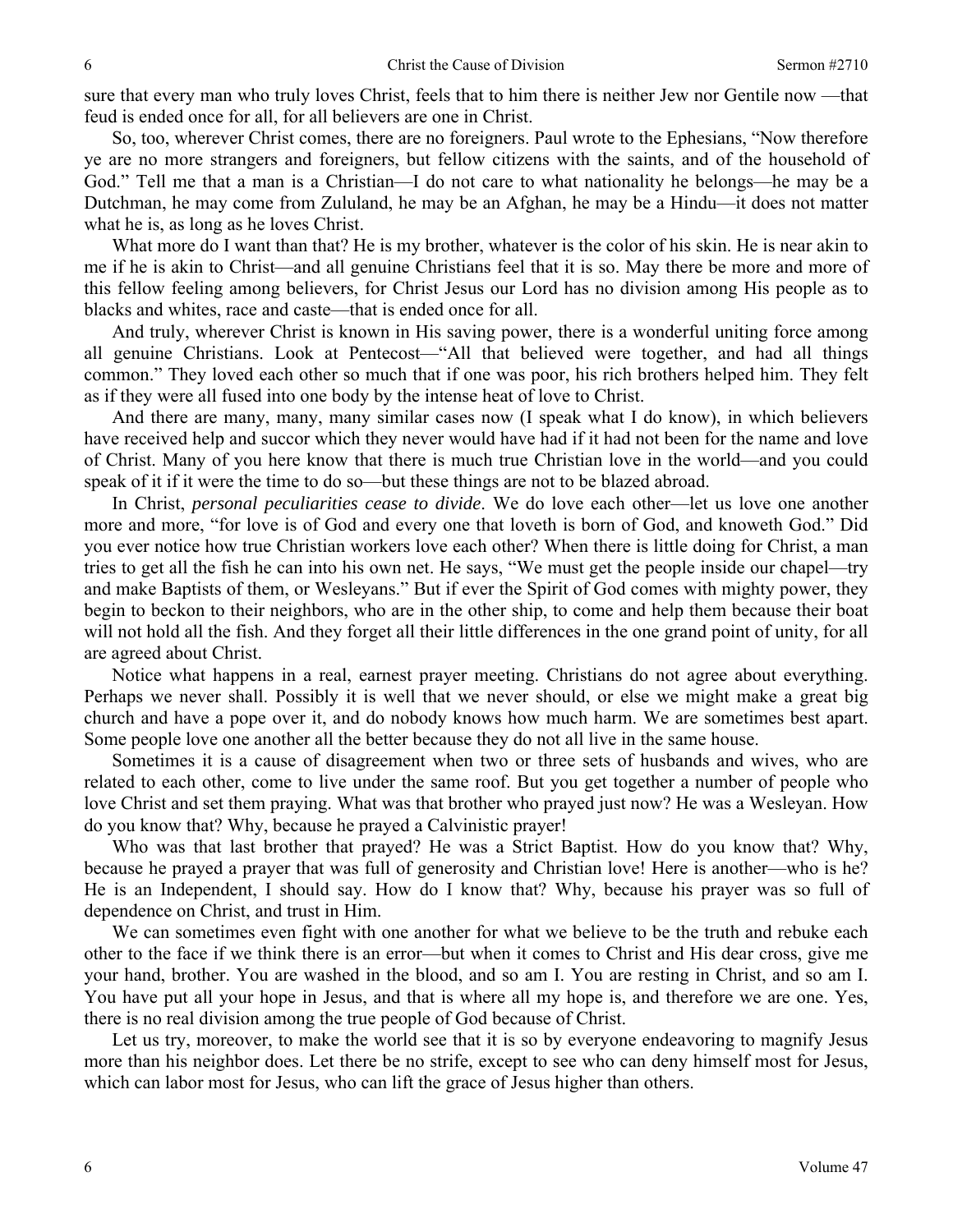And oh! *what unity there will be in heaven*, where Christ will be the center of the redeemed, where all shall sing of Him, and where all shall equally behold Him! All of us who believe in Jesus will be with Him where He is, and so we shall behold His glory, the glory which His Father gave Him.

 Certain brethren think that they will have a place all to themselves. Well, they have not been very amiable down here and therefore I should not be sorry if they were going to have a place to themselves. But at the same time, I pray the Lord to have mercy upon them and to enable them to give up all idea of having a place for themselves, and all thought of having anything different from the rest of the Lord's family, for I do believe that there will be no division among the people of God because of Christ, or concerning the glory that Christ will give them. But they shall all forevermore behold Him and forevermore call Him theirs, and rejoice in Him world without end.

 I am quite satisfied to share the lot of the poorest of His people. And if there is a saint in heaven who has to sit by the door, I will sit with him forever. And if I shall have a right—as I am sure I shall not—to a higher and a better place than he has, I will ask my Master to let me sit among the lowliest of His servants, and I am sure that you, brethren and sisters, will add, "And so say all of us." Let others say what they like, I feel certain that there will be no division among the people of God in heaven because of Christ—to whom be praise forever and ever! Amen.

#### **EXPOSITION BY C. H. SPURGEON**

#### *JOHN 7:14-53*

**Verse 14.** *Now about the midst of the feast Jesus went up into the temple, and taught.* 

He was no coward, so He boldly showed Himself in the midst of the throng in the temple.

**15.** *And the Jews marvelled, saying, How knoweth this man letters, having never learned?* 

Or "How knoweth he the Scriptures? How has He come to be an instructed man, having never learned of the Rabbis? He has never passed through our schools of learning, so what can He know?"

**16.** *Jesus answered them, and said, My doctrine is not mine, but his that sent me.* 

"I am not the inventor of what I say. I am but a messenger, delivering the message of Him that sent Me."

**17.** *If any man will do his will, he shall know of the doctrine, whether it be of God, or whether I speak of myself.* 

Any man who is seeking after that which is right, and laboring to do that which is right, is a good judge of the truth. A practical life of godliness makes a man a far better critic as to what truth is than all the learning of the schools can do.

**18.** *He that speaketh of himself seeks his own glory: but he that seeketh his glory that sent him, the same is true, and no unrighteousness is in him.* 

If you ever hear a man speaking about the priesthood, meaning himself and his brethren, and about the church, again meaning himself and his brethren—and about the sacraments, meaning certain performances by himself and his brethren—you may know at once that God did not send him. But he who speaks to the glory of God, and does not say, "Behold me," but "Behold the Lamb of God," he it is whom God has sent.

**19.** *Did not Moses give you the law, and yet none of you keepeth the law? Why go ye about to kill me?* 

"Did not Moses say, 'Thou shalt not kill'? Then, you do not keep his law, though you profess such reverence for him, for, if you did, you would not go about to kill Me."

**20-21.** *The people answered and said, Thou hast a devil: who goeth about to kill thee? Jesus answered and said unto them, I have done one work, and ye all marvel.* 

"I did it on the Sabbath day and you are all stumbling at that."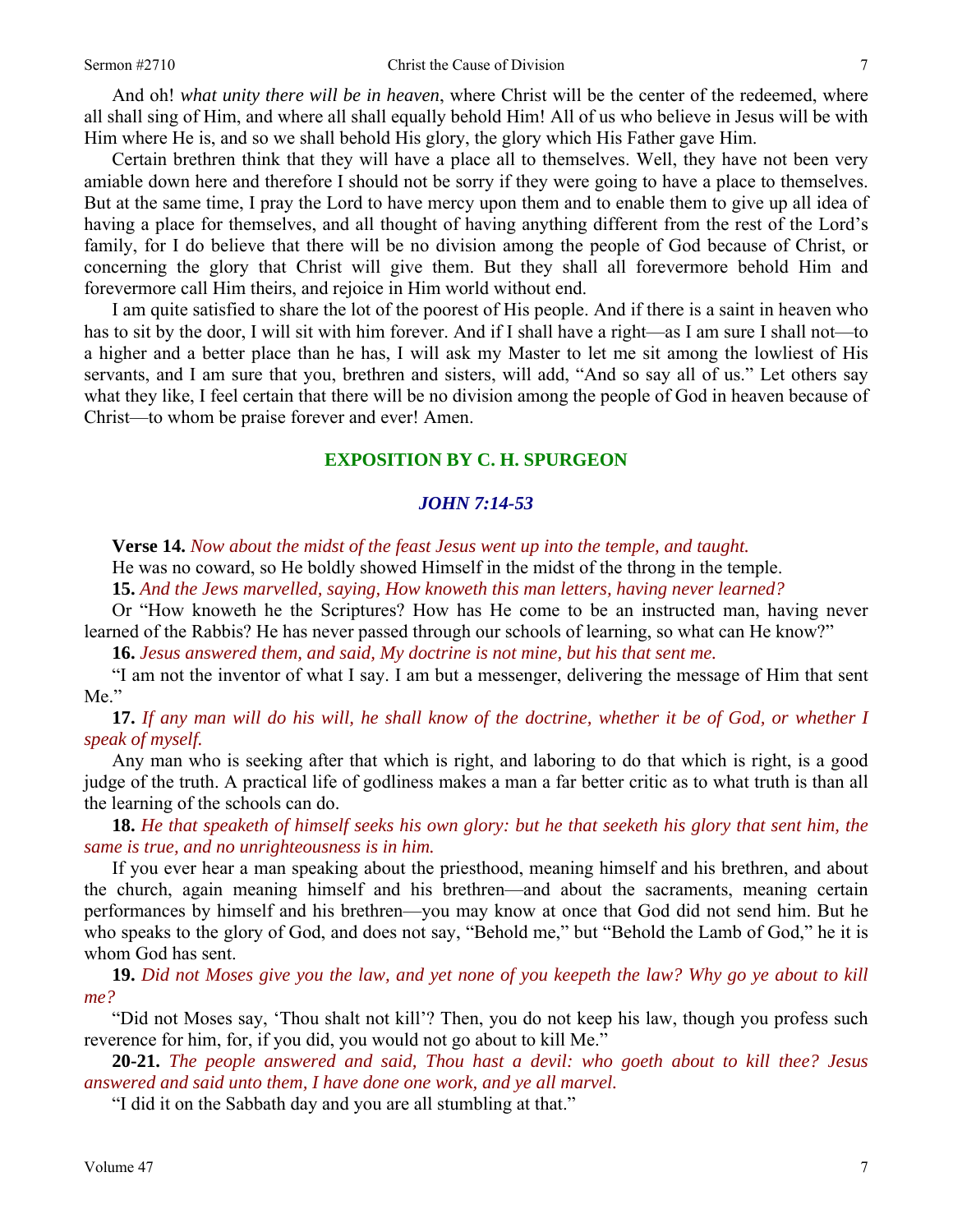**22-23.** *Moses therefore gave unto you circumcision; (not because it is of Moses, but of the fathers;) and ye on the sabbath day circumcise a man. If a man on the sabbath day receive circumcision, that the law of Moses should not be broken; are ye angry at me, because I have made a man every whit whole on the sabbath day?* 

Surely, there was never a more triumphant answer than that.

**24-25.** *Judge not according to the appearance, but judge righteous judgment. Then said some of them of Jerusalem, Is not this he, whom they seek to kill?* 

Perhaps some of the same people who had asked Christ, "Who goeth about to kill thee?" now inquired, "Is not this he, whom they seek to kill?"

**26-27.** *But, lo, he speaketh boldly, and they say nothing unto him. Do the rulers know indeed that this is the very Christ? Howbeit we know this man whence he is: but when Christ cometh, no man knoweth whence he is.* 

They had a notion—perhaps derived from that passage in Isaiah, "who shall declare his generation?"—that the birth of Christ would be hidden in mystery. At any rate, there was some cloudy idea floating about that it would be concealed.

**28.** *Then cried Jesus in the temple as He taught, saying, Ye both know me, and ye know from whence I am:* 

"And yet you do not know me."

**28-30.** *And I am not come of myself, but he that sent me is true, whom ye know not. But I know him: for I am from him, and he hath sent me. Then they sought to take him: but no man laid hands on him, because his hour was not yet come.* 

Something seemed to hold them back. Enraged as they were against Him, a mysterious and mighty awe was upon them, so that they dared not touch Him.

**31-33.** *And many of the people believed on him, and said, When Christ cometh, will he do more miracles than these which this man hath done? The Pharisees heard that the people murmured such things concerning him; and the Pharisees and the chief priests sent officers to take him. Then said Jesus unto them,* 

As they came to take Him—perhaps to the very officers sent by the Pharisees, Jesus said,*—*

**33.** *Yet a little while am I with you, and then I go unto him that sent me.* 

"You may well let me alone now, for it will only be a little while, and then I shall be delivered into your hands, and you will no more be troubled with Me."

**34-35.** *Ye shall seek me, and shall not find me: and where I am, thither ye cannot come. Then said the Jews among themselves, Whither will he go, that we shall not find him? will he go unto the dispersed among the Gentiles, and teach the Gentiles?* 

That was always their fear. "Is He going to the Greeks? Will He be a teacher to them? Will He try to introduce them into the mysteries of our faith?"

**36-37.** *What manner of saying is this that he said, Ye shall seek me, and shall not find me: and where I am, thither ye cannot come? In the last day, that great day of the feast, Jesus stood and cried,* 

I think I see Him standing up in the midst of the great throng. That congregation would soon be scattered, never to come together again, so He stood up in the most prominent place He could find, and notwithstanding all their anger, and their desire to kill Him, He cried—

**37-38.** *Saying, If any man thirst, let him come unto me, and drink. He that believeth on me, as the scripture hath said, out of his belly—* 

Or "out of the very midst of him"

**38.** *Shall flow rivers of living water.* 

What a glorious Gospel sermon that was! It comes to us down through the ages, and is as true now as when Jesus spoke it. Ho, thirsty ones, come ye to Him, and drink. And He will slake your thirst, and create in you a well of living water which shall bubble up forever and ever.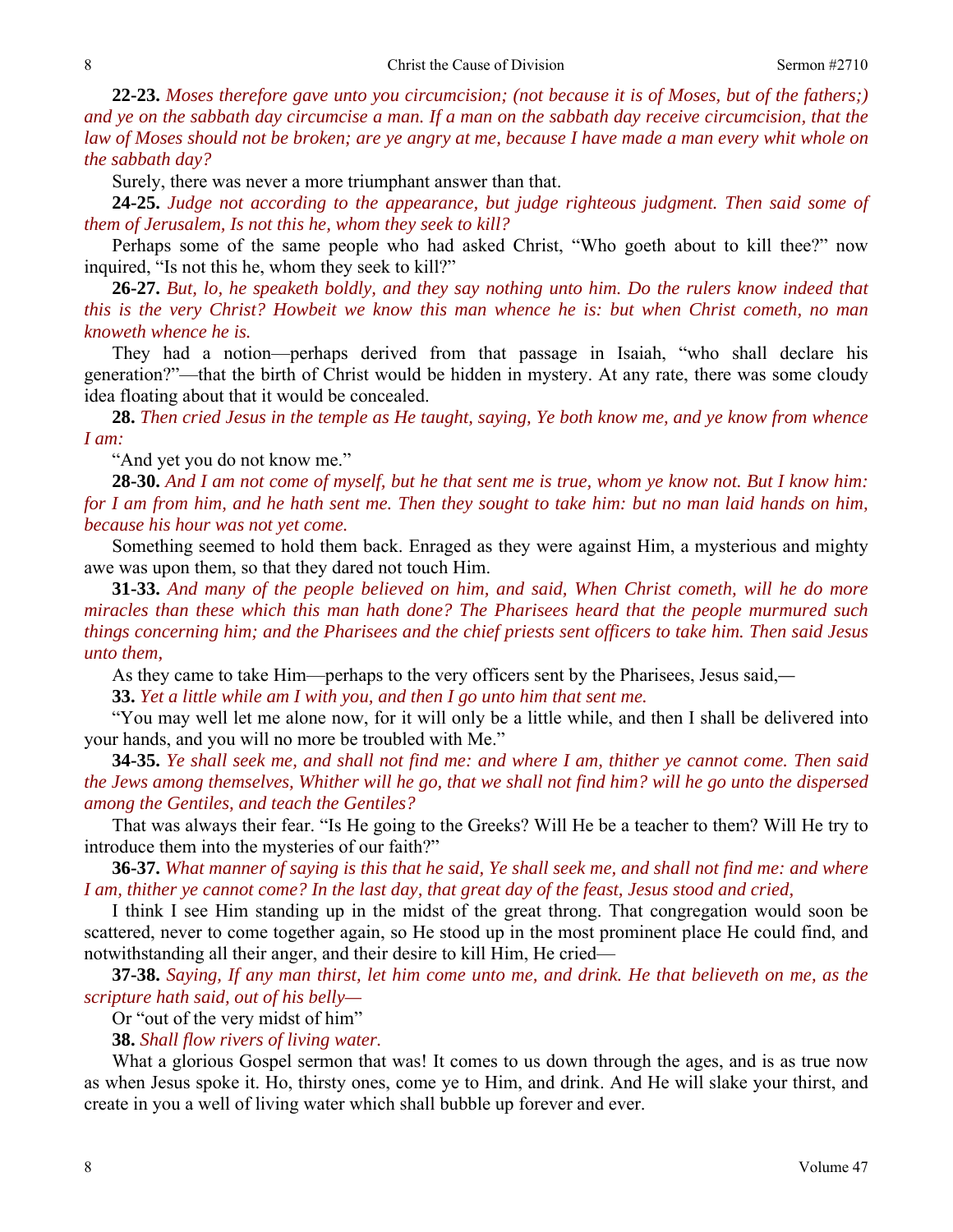**39-40.** *(But this spake he of the Spirit, which they that believe on him should receive: for the Holy Ghost was not yet given; because that Jesus was not yet glorified.) Many of the people therefore, when they heard this saying, said, Of a truth this is the Prophet.* 

The prophet about whom Moses spoke.

**41.** *Others said, This is the Christ.* 

The Messiah.

**41-42.** *But some said, Shall Christ come out of Galilee? Hath not the scripture said, That Christ cometh of the seed of David, and out of the town of Bethlehem, where David was?* 

This was blessed testimony even out of the mouth of Christ's enemies. They objected against Christ what was indeed the fact, for He did come of the seed of David, and from the town of Bethlehem. There He was born and though they called Him the Nazarene—and He refused not the title—though over His head Pilate wrote, "Jesus of Nazareth, the King of the Jews," yet is He the Son of David and His birthplace was at Bethlehem, though some of them knew it not.

**43-44.** *So there was a division among the people because of him. And some of them would have taken him; but no man laid hands on him.* 

He was immortal till His work was done. The hour for His death had not yet struck and He must live on till the appointed time.

**45-46.** *Then came the officers to the chief priests and Pharisees; and they said unto them, Why have ye not brought him? The officers answered, Never man spake like this man.* 

The charm of His eloquence, the dignity of His person, His awe-inspiring demeanor, and a singular something—they knew not what—that Divinity that does hedges about such a King as He was restrained their hands. They said, "Never man spake like this man."

**47.** *Then answered them the Pharisees, Are ye also deceived?* 

"You sheriffs' officers are generally hard-hearted enough—are you also deceived?"

**48.** *Have any of the rulers or of the Pharisees believed on him?* 

This was as much as to say, "If we have not believed on Him—we who are the great dons of the nation—the rulers and the Pharisees—why, then, there cannot be anything in His claims. Just as some people seem to think that unless there is a lord in a Society, unless there is an honorable somebody or other in the chair, there is nothing in it.

**49.** *But this people who knoweth not the law are cursed.* 

They regarded the poor, common people as ignorant and accursed, whereas they, probably, knew as much about the law and the real spirit of it as these learned teachers did.

**50.** *Nicodemus said unto them, (he that came to Jesus by night, being one of them,)* 

Being a member of the council,—

**51.** *Does our law judge any man, before it hear him, and know what he doeth?* 

He only asked a question, that was all, and timid Christian, if you are placed where you cannot say much for Christ—if you have too great a fear upon you to vindicate your Master at any considerable length—yet say what you can. And perhaps, the simple asking of a question may suffice to defend Him. Nicodemus did but rise and ask, "Doth our law judge any man, before it hear him, and know what he doeth?"

**52.** *They answered and said unto him, Are thou also of Galilee? Search, and look: for out of Galilee ariseth no prophet.* 

Which was a lie, for prophets had come out of Galilee. Still, they denied it and they were indignant at having such a question put to them by Nicodemus.

 **53.** *And every man went unto his own house.* 

It was like a bombshell exploding in the midst of them. And often, a few brave words dropped into the midst of an assembly of bad men will explode among them, and scatter them hither and thither. Nicodemus had accomplished what, perhaps, he thought he would never do. He was indeed like his name, on that occasion—one of the conquering people—for "every man went unto his own house."